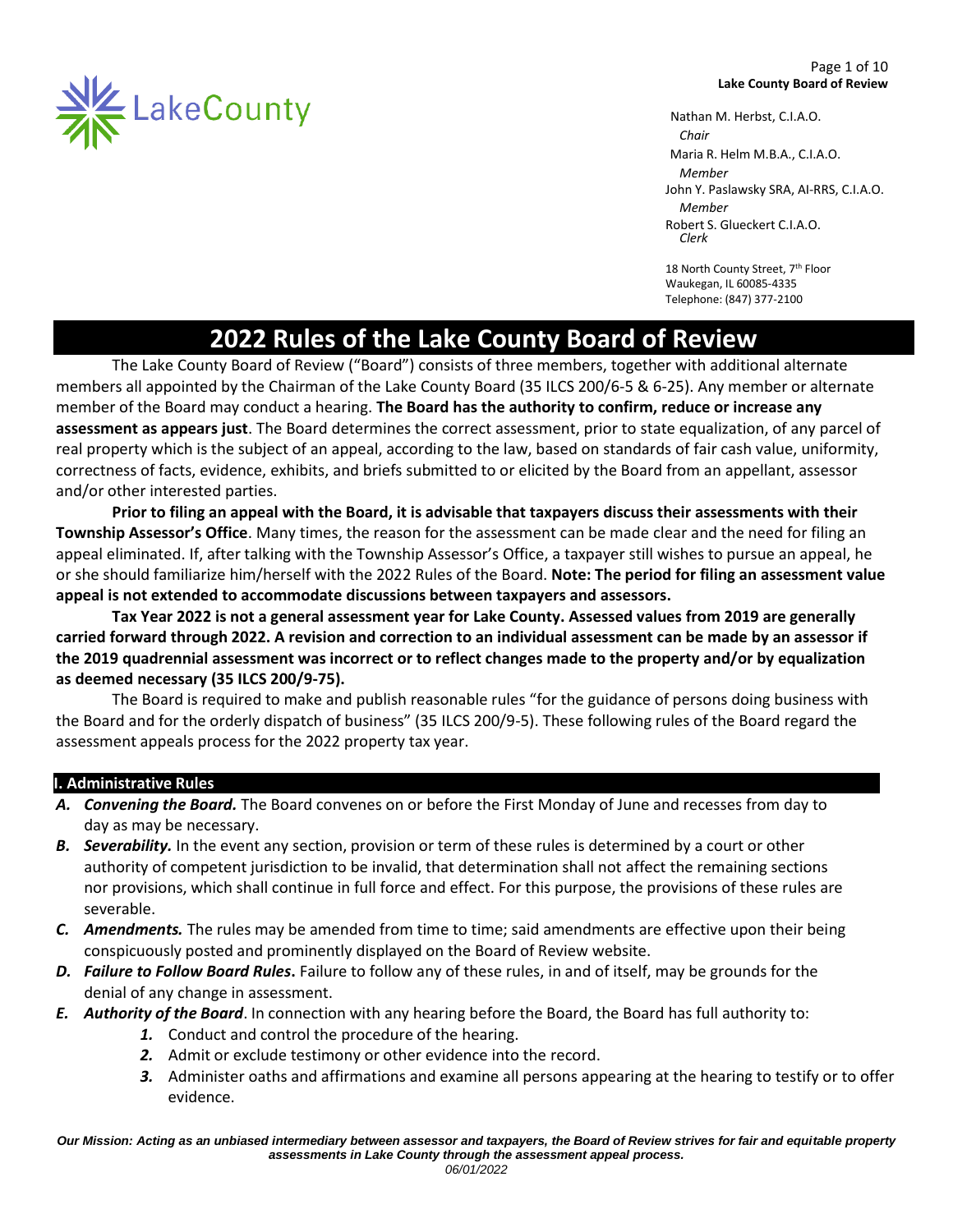- *4.* Require the production of any book, record, paper or document at any stage of the appeal process or at the hearing which is the foundation for any evidence or testimony presented in the appeal. The Board also may request a property inspection to clarify parcel characteristics and/or condition of a subject property. Failure to produce a requested book, record, paper or document or failure to allow a property inspection within the prescribed time frame set by the Board may result in the rejection of that party's evidence.
- *F. Code of Conduct for Board of Review Hearings***.** The expectation is that all participants in a Board of Review hearing conduct themselves in a respectful and professional manner. The Board of Review reserves the right to terminate a hearing and require any party to leave the proceeding or end the discussion, when that individual engages in threatening, disruptive, vulgar, abusive, or obscene conduct or language that delays or protracts a proceeding.
- *G. Freedom of Information Act***.** The Board is a public body and is subject to the Freedom of Information Act as defined in Illinois Law (5 ILCS 140/2). The following information is provided in accordance with the Act:
	- *1.* The Board is responsible for hearing appeals, corrections, and requests for Certificates of Error on property assessments from the County's eighteen townships, acting on these applications, reviewing and making recommendations on exempt property applications and representing the interest of Lake County before the Illinois Property Tax Appeal Board.
	- 2. The Board's office is located at 18 North County Street, 7<sup>th</sup> floor, Waukegan, Illinois 60085.
- *H. Open Meetings Act*. Hearings held by the Board are open to the public, subject to the exceptions cited by the Open Meetings Act (5 ILCS 120/1.02) and any amendments thereof currently in effect.
	- *1.* Audio or video recording is permitted by any person.
	- *2.* The Board does not provide transcripts of a hearing. If any party desires a transcript of a hearing, a court reporter must be retained at the expense of that party.
	- *3.* The Board's assigned hearing room has a limited capacity. If any party anticipates the attendance of more than five witnesses or other persons at a hearing, that party must immediately contact the Clerk of the Board, who will attempt to plan for a more suitable venue.
	- *4.* Public Comment The Board of Review allows public comment in their scheduled general business meetings. Public comment is limited to three minutes per attendee.
- *I. Clerk of the Board of Review*. The administrative functions of the Board are discharged by the Lake County Chief County Assessment Officer, who shall act as the Clerk of the Board.

# **II. Filing an Appeal**

Certain criteria must be met in order to file an appeal and have the case scheduled for a hearing in front of the Board of Review. The criteria are as follows:

*A. Standing.* Only an owner of a Lake County property or taxpayer of that subject property or a Condominium or other Association as provided below, dissatisfied with the property's assessment, or a taxing body that has a tax revenue interest in the decision of the Board of Review on an assessment made by any local assessment officer may file a complaint with the Board. A person or entity is considered a taxpayer, for standing purposes, if they are legally obligated to pay the taxes on the subject property.

**Representation.** Individual owners or individual taxpayers may represent themselves or retain an Illinois licensed attorney to represent them before the Board. **Corporations, Limited Liability Companies, Limited Partnerships and other similar entities shall be represented in an assessment appeal to the Lake County Board of Review by a person licensed to practice law in the State of Illinois (705 ILCS 205/1).** The Lake County Board of Review requires that attorneys provide their license number on each appeal.

**Assessment Appeal Cases Filed Without Standing.** The Lake County Board of Review will not recognize an appeal filed by an individual or party that is not the owner, or taxpayer for the subject property, nor by an attorney who is not licensed to practice law in the State of Illinois on behalf of an owner or taxpayer. This includes but is not limited to accountants, architects, engineers, property tax consultants, real estate appraisers and real estate brokers licensed by the State of Illinois. Those not licensed to practice law in the State of Illinois may not appear at hearings before the Board in a representative capacity and may not elicit testimony at the hearing. In the instance where an appeal is filed without standing, the appeal will be dismissed by the Board upon notice and hearing.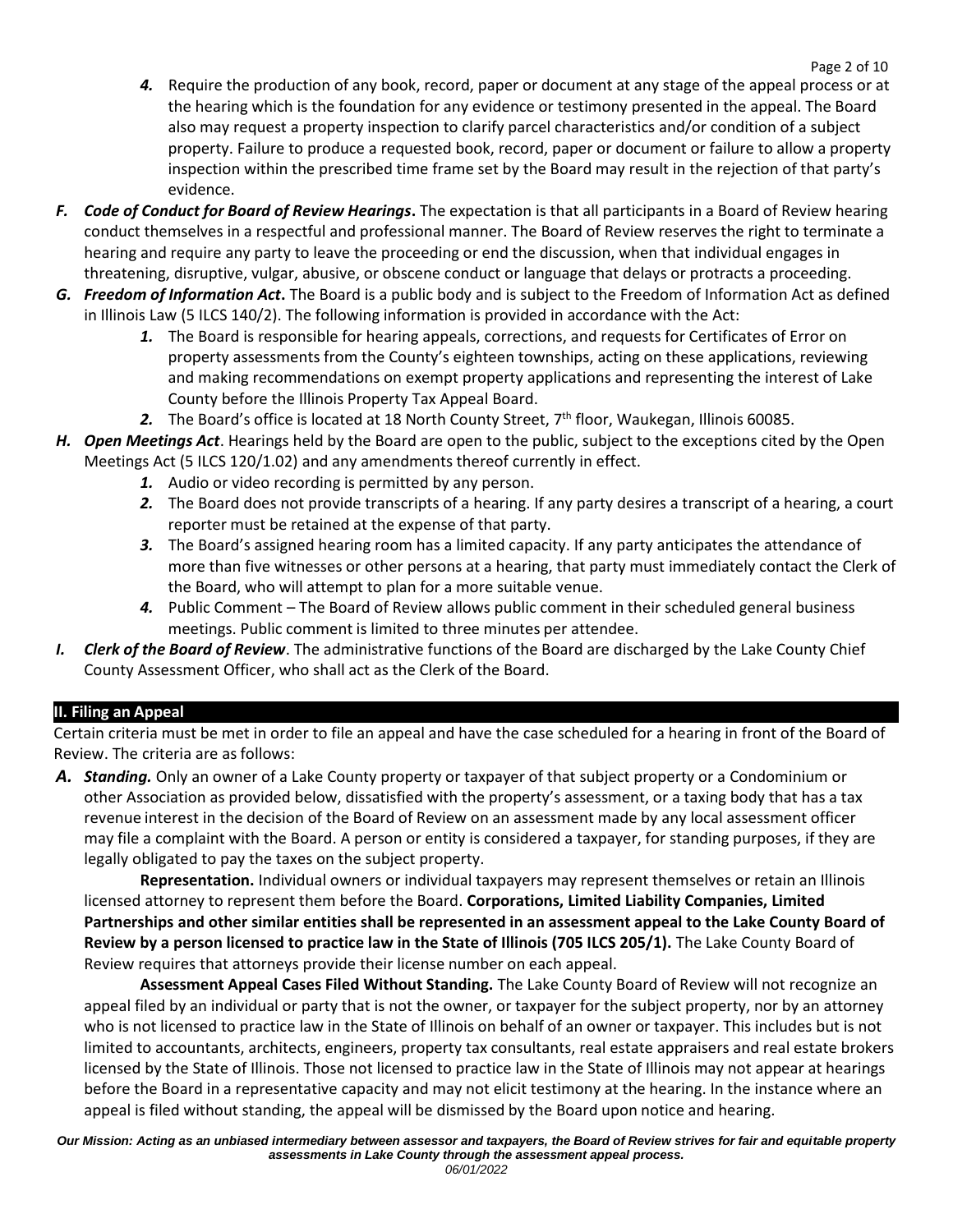**Ability to Provide Expert Witness Testimony.** Accountants, architects, engineers, real estate appraisers and real estate brokers who are licensed by the State of Illinois may testify at hearings before the Board of Review as expert witnesses whose specialized knowledge in their respective field may have been called upon by owners, taxpayers and/or their attorneys in the preparation of a property appeal case. Any individual with pertinent information concerning a subject property (including anyone who serves as an interpreter) may be called upon by the Board to testify as a witness in the presence of an owner, taxpayer and/or attorney actively representing the appeal in a hearing.

Individuals who are not licensed through the Illinois Department of Financial and Professional Regulation (IDFPR) as real estate appraisers or brokers who provide testimony or opinions of valuation to the Lake County Board of Review may be reported to IDFPR.

**Condominium Association Appeals.** The Board of Managers of a Condominium Association that has been organized under the Illinois Condominium Property Act has the power to file an assessment complaint on behalf of all property owners in the Condominium Association, provided the filing was authorized by "a two-thirds vote of the members of the board of managers or by the affirmative vote of not less than a majority of the unit owners at a meeting duly called for such purpose, or upon such greater vote as may be required by the declaration or bylaws" (See 765 ILCS 605/10(c)). **The Lake County Board of Review requires that a signed copy of the resolution, or other authoritative proof of association board action referencing the 2022 tax year being appealed, be submitted with any appeal.**

**Other Association Appeals**. Any association, other than condominium associations, filing an appeal or appeals on behalf of the members of the association must include with the appeal documentation satisfactory to the Board to demonstrate that the association has the authority to file the appeals of the members' individual properties. If based on the documentation submitted, and after notice and hearing, the Board determines that the Association has failed to establish its authority to appeal the assessments on its members' individual properties, the Board will dismiss the appeal.

*B. Board of Review Assessment Appeal Case Submissions*. For 2022, all assessment appeal cases are to be filed on-line at the Board of Review website using the Board's Smartfile application process. A subject property with multiple PIN numbers can be filed as one case with Smartfile. The Board of Review's assessment appeal forms can be reached using the web address [lakecountyil.gov/smartfile.](https://www.lakecountyil.gov/smartfile) Within Smartfile, an appellant will utilize the *Lake County Comparable Property Grid\**(see *Important Note* below) and can electronically populate comparisons of one's choosing with Lake County's validated database. Assistance with the e-filing process is available at the Chief County Assessment Office, your local Assessor's Office or by viewing the online tutorial video available as a link on the Smartfile E-Filing logon page. Anyone with a disability who requires an accommodation in e-filing an assessment appeal should contact the Chief County Assessment Office (847-377-2050 or email RGlueckert@lakecountyil.gov). (**Guidelines for property comparisons best suited for different types of appeals can be found in the Board Rules under Section IV. Bases for Assessment Appeals.**)

*\*Important Note\*: Appeals for all 18 townships in Lake County must be filed electronically consisting of the required complete evidence submission via Lake County's online Smartfile portal at [lakecountyil.gov/smartfile.](https://www.lakecountyil.gov/smartfile) The Smartfile system incorporates immediate access to the Lake County Comparable Property Grid referenced throughout these Rules which is used by most townships for the appeal process. Appeals submitted into Smartfile for properties only in Cuba, Ela, Grant, Libertyville, and Vernon townships rely on preparing a comparable property grid found at the respective township assessor website.*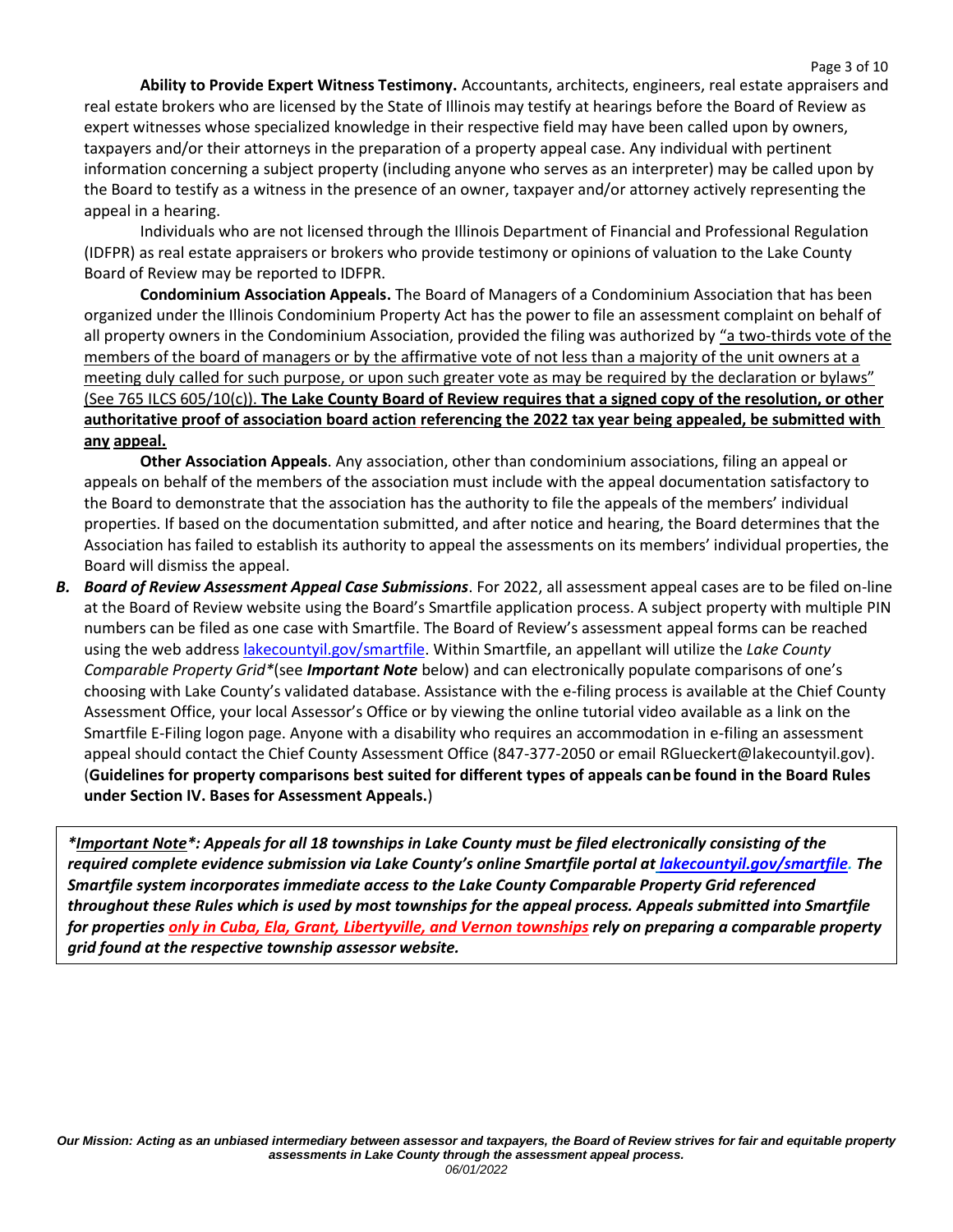*C. Required Information*. **All information on the appeal application form is required** per the detailed instructions given and must include all contiguous PIN numbers associated with the subject property. Smartfile allows for adding all parcels involved with an assessment appeal case and will include the ability to provide requested assessment values for each PIN number.

Page 4 of 10

**Requested Reduction of \$100,000 or more in Total Assessed Value***.* Pursuant to 35 ILCS 200/16-55, if an appellant requests a total reduction in assessed value of \$100,000 or more, the Board must notify each respective taxing district. The Board has the authority to restrict reductions to a value under \$100,000, when taxing districts have not been appropriately notified. The Board, therefore, requires that appellants supply their requested assessment total in the appropriate space on the appeal form.

- *D. Evidence.* **The Board requires both the appeal application form and evidence at the time of filing (only 1 set of all documents).** The Board makes available a copy of all the evidence for every appeal case to the Township Assessor, along with the case information viewable on the county's Public Access website. The Board of Review does provide appellants an ability to upload Supplemental Evidence to a case after the initial filing is completed from within the Smartfile portal. Additional evidence submitted at a hearing by any party (appellant, assessor, or intervenor) may be accepted by the Board; however, it may be given less weight than evidence submitted at the time of filing in accordance with Board rules. **Evidence submitted to Smartfile within the two (2) days prior to the hearing will not** be available for the assessors to review before the hearing or viewed by the Board at the time of hearing.
- *E. E-Filing of Assessment Appeals.* **E-filing of assessment appeals is mandatory in Lake County**. The Smartfile e-filing process allows for creating and uploading evidence such as the *Lake County Comparable Property Grid\** along with adding an ad valorem appraisal, a legal brief or similar summary of the appeal. For cases regarding the recent sale of a subject property, the e-filing application requires answering a series of questions about the transaction and allows for upload of the signed and completed Settlement Statement, the Closing Disclosures and Summaries of Transactions or a PTAX-203 form. If you set up an account in Smartfile, the Board of Review can communicate with you via e-mail regarding the status of your case. Once your case has been submitted, you will receive a confirmation of your submission immediately. **An appeal must be complete and submitted properly to be recognized by the Board of Review**.

The Smartfile system will only accept one case filing for a subject property, so once an appeal case is initiated, no other e-filing can take place for a given PIN number.

**Please Note:** All case related documents will be published to our Public Access website [tax.lakecountyil.gov.](http://tax.lakecountyil.gov/) Please be sure to redact any personal information within your appeal case documents prior to uploading into **Smartfile (e.g. personal e-mails, telephone numbers, Social Security Numbers)**.

- *F. Assessment Publication Timing and Filing Deadlines.* The Chief County Assessment Officer will publish the 2022 assessment roll for all affected properties in each township according to a specific schedule. The publication schedule and filing deadline for each township is posted on Lake County's website, [boardofreview.lakecountyil.gov.](http://boardofreview.lakecountyil.gov/)
- *G. Remedy Period.* Failure to follow all the required Rules of the Board of Review will result in the Board notifying appellants or their attorneys to correct any errors or omissions in the filing of an appeal within ten (10) business days (35 ILCS 200/16-55).
- *H. Set for Preliminary Review or Hearing.* Once all criteria are met (standing, use of required forms, completion of forms, attachment of evidence, submitted in a timely fashion), or the remedy period has expired, the appeal will be set for preliminary review or a hearing.

# **III. Appeal Hearings**

The purpose of a preliminary review or hearing is to evaluate a property assessment based upon evidence presented by all concerned parties: typically, appellant and assessor and, when applicable, intervenor.

*A. Preliminary Review*. The Board of Review may conduct a preliminary review of each properly filed appeal and may render a decision to the requested reduction only as set forth in the appeal, without scheduling a hearing, if the Board finds the evidence submitted by all parties supports the requested reduction and all parties agree to the requested reduction. The decision does not prohibit subsequent appeal to the Illinois Property Tax Appeal Board.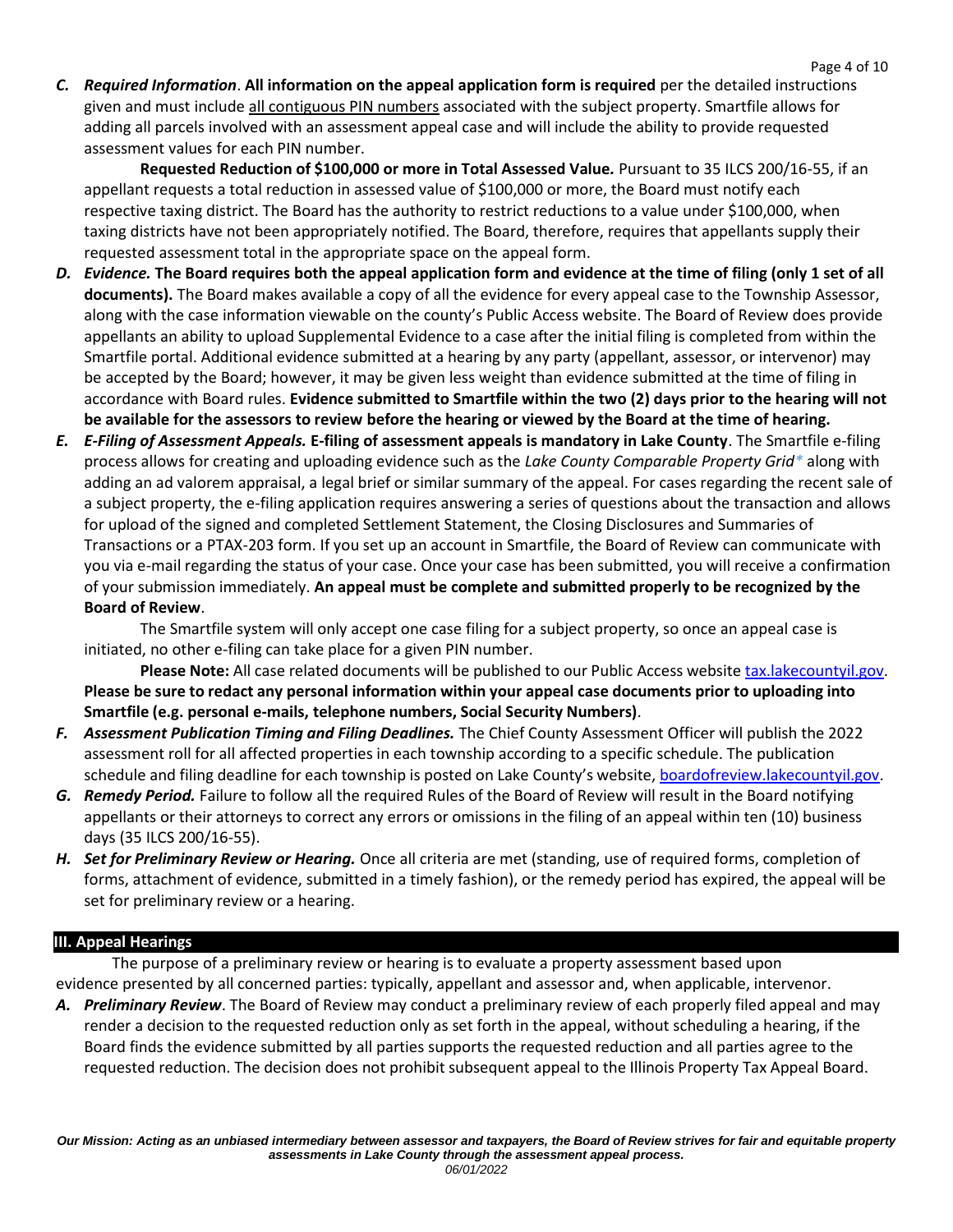*B. Notification*. An appellant will be notified of the hearing date, time, and place of the hearing by U.S. mail and/or by e-mail, if a valid e-mail address is supplied on the appeal form. If an appellant or attorney fails to appear for the inperson or video hearing or fails to telephone the Board on the scheduled date and time, that case will be decided on the evidence submitted with the appeal form along with any evidence submitted or presented by other parties to the appeal. If an appellant or attorney has requested a hearing based upon the evidence provided (option #1 on the appeal application form) the case will be decided *solely on the evidence submitted by the parties* to the case without testimony. *However, any hearing by letter that requests a change in total assessed value of \$100,000 or more requires that the Board send notification to affected taxing districts who wish to intervene and may warrant that theBoard schedule a telephone, video or in-person hearing.*

- *C. Hearings***.** Due to the constraints of the property tax cycle, **hearings cannot be rescheduled.** Selection of hearing option #1, a case to be decided *solely on the evidence submitted by the parties,* cannot be changed to an inperson/video, or telephone hearing once the appeal is filed with the Board. While the Board-assigned date and time of an in- person/video or phone hearing cannot be rescheduled, appellants may contact the Clerk's Office at 847-377-2050 to request either 1) that the hearing be converted to a letter hearing or 2) that the hearing be changed from phone to in-person/video (or vice versa).
- D. Location. Hearings of the Board are held at 18 North County Street, 6<sup>th</sup> floor, Waukegan, Illinois.
- *E. Hearing Format.* For in-person or video hearings and those involving an appearance by telephone, once all parties to a case are sworn in, appeal hearings are conducted in the following manner: Any party who has standing can present testimony and supporting evidence regarding the assessment and answer any questions from the Board. The Township Assessor or a representative from his/her office is expected to appear and give both evidence and testimony concerning the property and its assessment including any rebuttal to the testimony and evidence of an appellant. The appellant and/or the attorney then presents closing or rebuttal remarks. This concludes the evidentiary portion of the hearing. Board Members then deliberate, considering the evidence, testimony, and rebuttal, and announce their decision at the close of the hearing.
- *F. Length.* Due to the volume of appeals before the Board, most hearings are scheduled at fifteen (15) minute intervals. All presentations by an appellant, assessor and any intervenors, along with questions and the deliberation of the Board, must be completed within this time frame.
- *G. Decisions.* At the end of a hearing, the Board renders a decision and states the reasons for it. The official written decision will be mailed to the appellant or attorney either when all hearings for a given township have been completed or after all hearings are completed within the county. Official written decisions are necessary for a subsequent assessment appeal case filing with the Property Tax Appeal Board.
- H. *Appellant's Access to Case Information and Evidence Submitted by Assessors.* **Appellants or designated attorneys** are required in the Smartfile process to provide an e-mail address on the assessment appeal application form so that they can receive email notification 1) when the Township Assessor's evidence for their case is available online, 2) when communication from the Board on preliminary review decisions requires timely response by an appellant or attorney for possible early settlement of an appeal, and/or 3) when final decisions have been rendered by the Board in appeals requesting settlement by a review of the evidence provided – option #1.

Assessors are to electronically submit their evidence for a specific case to the Board of Review for the preliminary review process and any additional evidence submitted by the Assessor prior to a hearing must be provided at least three (3) days before the scheduled hearing for the case. The Assessor's submission of evidence results in an email notification to the appellant or attorney that the Assessor's evidence is available online.

*I. Evidence Submitted by Intervenors.* A taxing body wishing to intervene in a matter before the Board must file an *Appeal Intervenor Request* with the Board of Review at least five (5) days in advance of the scheduled hearing. The *Appeal Intervenor Request* filing is done using an online form via Smartfile at [lakecountyil.gov/smartfile.](https://www.lakecountyil.gov/smartfile) Any evidence being presented by a taxing district needs to be supplied to the Assessor, appellant and Board of Review via Smartfile at least five (5) days prior to the hearing.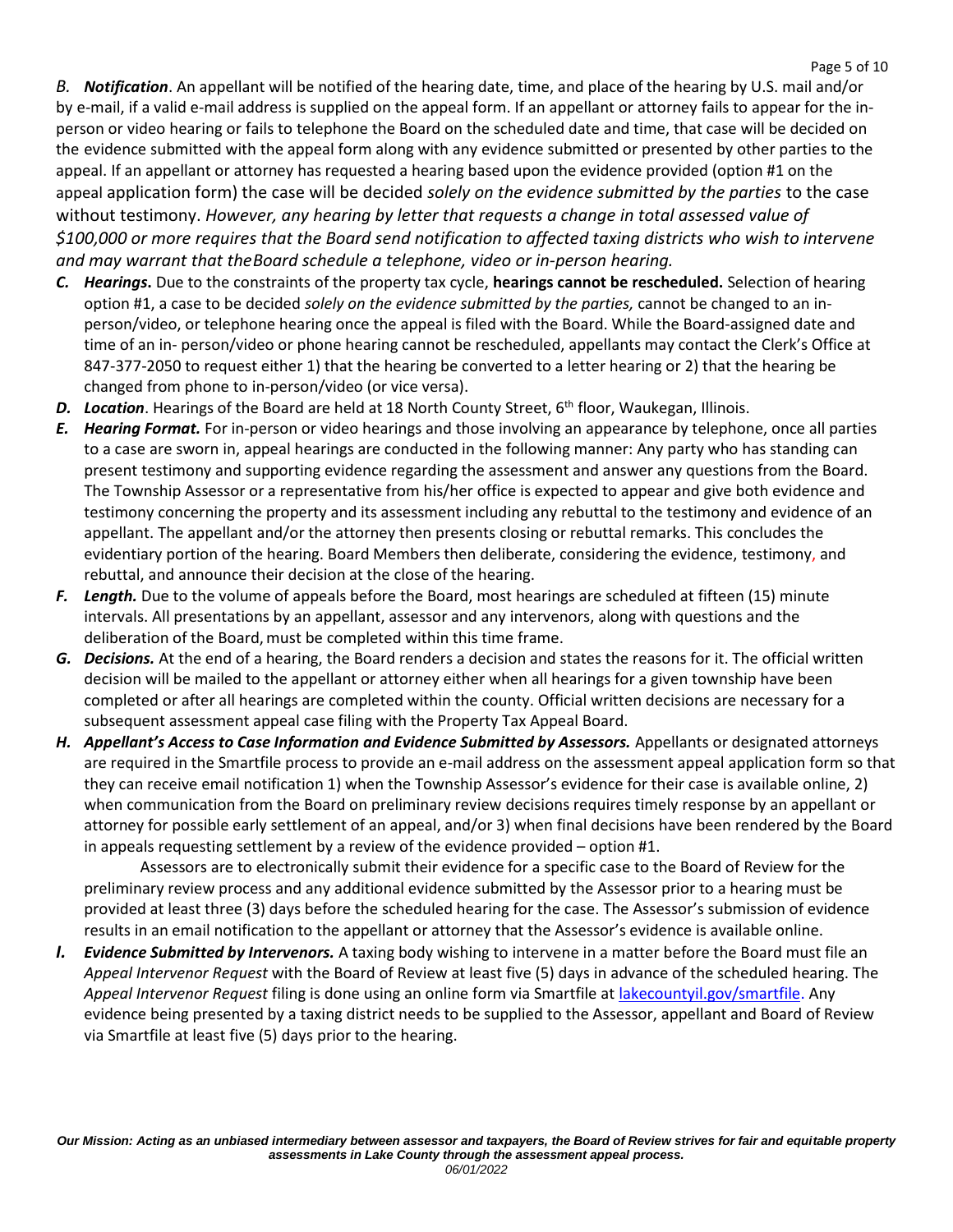### **IV. Bases for Assessment Appeals**

### *A. Appeals Based upon Incorrect Assessor Data.*

- *1. Definition.* Incorrect data includes, but is not limited to, size of the site, size of the improvements, physical features, condition of the property and locational attributes.
- *2. Evidence.* Appeals based on incorrect subject property data in the records of a Township Assessor must include a copy of the property record card for the subject, a statement highlighting the incorrect data and evidence of the correct data, such as a plat of survey, or construction documents. When the basis of the appeal is the adverse condition of a property which may require significant costs to cure (that are non-routine maintenance in nature) and/or which affects fitness for occupancy, required documentation should include date stamped photograph(s), contractor repair estimates or actual paid invoices, along with copies of any required building permits.
- *3. Assessor Access to Property.* Appellants are urged to schedule a property inspection with their Assessor's office for appeals related to the description, physical characteristics and/or condition of the subject property.

# *B. Appeals Based on the Recent Sale of a Subject Property.*

The Board considers the arms-length sale of a subject property, which occurred within twelve (12) months of the January 1, 2022 assessment date, as possible evidence of fair cash value. An arms-length transaction of a property is between or among unrelated parties which has been offered on the open market and advertised for sale. The Board gives the most weight to the following documentation in such an appeal:

- *1.* Documents that disclose the purchase price of the property and the date of purchase, specifically including the signed and completed Settlement Statement or the Closing Disclosures and Summaries of Transactions.
- *2.* Testimony and/or documentation, such as the recorded Illinois Real Estate Transfer Declaration (PTAX-203) or printout from a multiple listing service - the Closed Client Listing Sheet and Chronological Property Listing History of the subject property**.**
- *3.* If applicable, an itemized Bill of Sale, signed by seller(s) and buyer(s), and supporting documentation of the fair cash value of any personal property included in the purchase price of the subject property.

# *C. Appeals Based on Fair Cash Value.*

- *1. Definition.* Fair cash value is defined as "the amount for which a property can be sold in the due course of business and trade, not under duress, between a willing buyer and a willing seller." (35 ILCS 200/1-50) Fair cash value is often used interchangeably with market value.
- *2. Burden of Proof.* When fair cash value is the basis of an appeal, the value of the subject property must be proved by a preponderance of the evidence.
- *3. Appraisal Evidence.* A professional appraisal done for ad valorem purposes which **values a subject property as of the lien date (January 1st of the current assessment year),** can serve as evidence in a Board of Review case. Appraisals obtained for an appeal this assessment year should state the subject's value as of January 1, 2022.
	- a. To be considered, an appraisal must be:
		- i. Prepared by an Illinois licensed appraiser in conformance with the Uniform Standards of Professional Appraisal Practice as currently adopted by the Appraisal Standards Board.
		- ii. Signed by the appraiser(s).
		- iii. Presented in entirety, including all exhibits, with no missing pages.
	- b. Except for homestead property, appraisal testimony offered to prove the valuation asserted may be given only by a preparer of the appraisal whose signature appears thereon.

An appraisal which does not accompany an initial application is acceptable to the Board if it is received by the Board within fourteen (14) calendar days of the filing deadline for residential properties or within thirty (30) calendar days of the filing deadline for commercial properties. One (1) original is required by the Board. Appraisals can be uploaded to a case in Smartfile using the Supplemental Attachments link.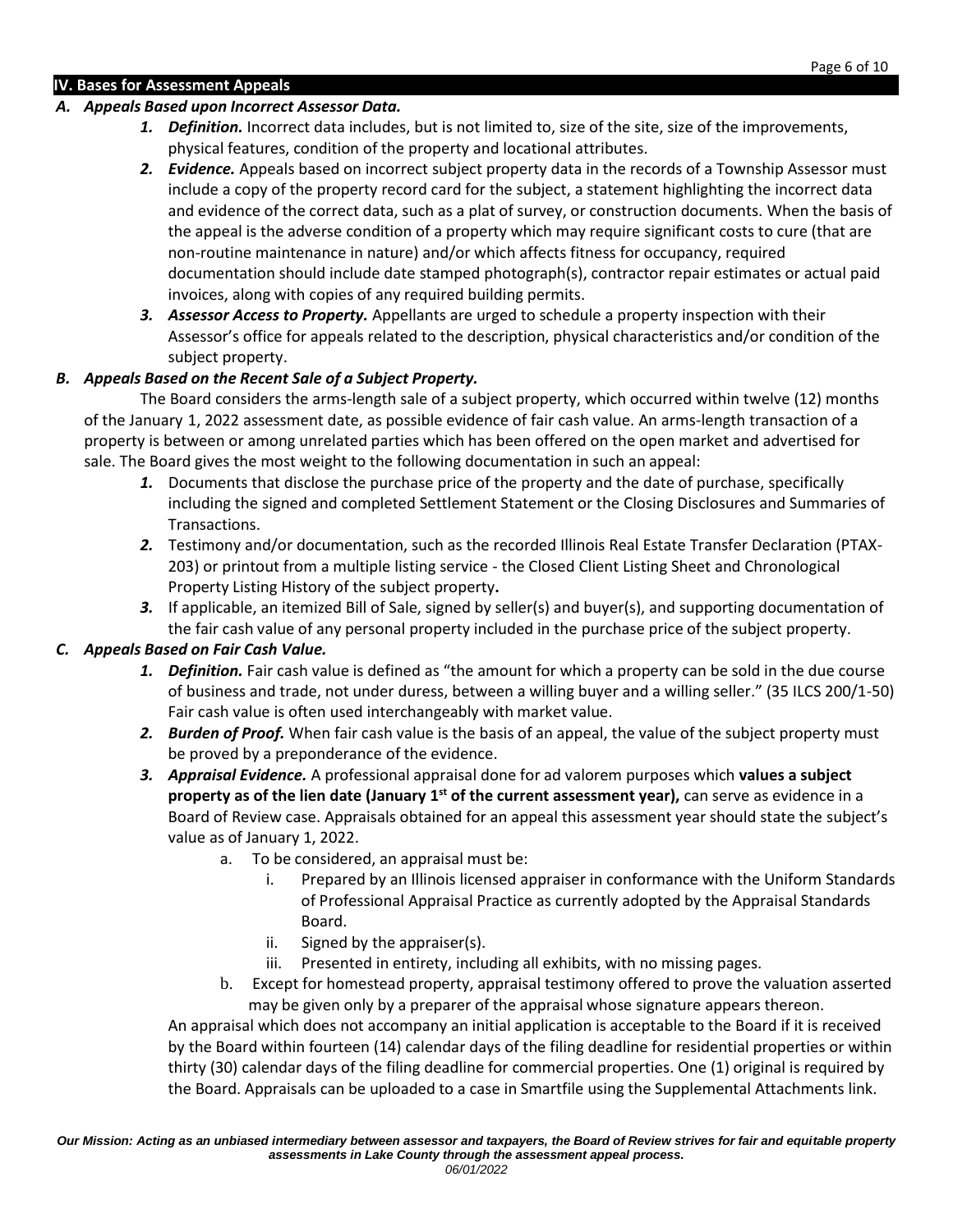*4. Recent Sales of Comparable Properties.* In lieu of a professional appraisal, recent arms-length sales of comparable properties may be submitted as evidence of the fair cash value of a subject property. **Generally, the key metric in these cases is to compare the sale price per AGLA (above ground living area) of the subject property and the comparable properties selected on the** *Lake County Comparable Property Grid\****.**

If recent sales of comparable properties are submitted as evidence for a fair cash value appeal, it is preferable to select at least three (3) comparable properties **(Lake County comparison grid allows five)** with a recorded date of sale as close to the January 1, 2022 lien date as possible. Comparable properties should be located near the subject and/or in the subject property's same neighborhood. They should be similar in style (e.g., ranch, 2-story, split-level, etc.), construction (e.g., brick, frame, with or without a basement, etc.), age, size (e.g., square footage of lot and building), quality and condition to the subject. If comparables are not located in the subject's neighborhood, additional explanation may be needed to confirm their similarity and suitability among all comparable properties presented by all parties to the appeal.

The characteristics of the subject property and at least three (3) comparable properties **must**  be displayed on the *Lake County Comparable Property Grid\** created and uploaded through Smartfile on the website, [lakecountyil.gov/smartfile,](https://www.lakecountyil.gov/smartfile) comparing the subject property with comparable properties that have been carefully researched and selected by the appellant as supporting evidence populated from Lake County's validated database. Given the time constraints of a hearing, an assessment appeal case can be effectively represented by using 3 to 5 comparable properties. If a comparable property grid in any other format (such as CMAs), populated with information from any other database is submitted, it may be given less weight.

**When using the** *Lake County Comparable Property Grid*\* **in Smartfile at [lakecountyil.gov/smartfile, a](https://www.lakecountyil.gov/smartfile)n appellant or attorney is reminded to carefully review comparable properties to confirm their similarity to the subject property and suitability per Board guidelines.**

- *5. Condition Issue - Assessor Access to Property.* Appellants are urged to schedule a property inspection with their Assessor's office for appeals related to the description, physical characteristics and/or condition of the subject property. Pictures of the subject property and the selected comparable properties when appearing as part of the *Lake County Comparable Property Grid\** (or otherwise presented as evidence by an appellant or Assessor) are helpful to the Board in its deliberations.
- *6. Other Evidence.* Other evidence of fair cash value may consist of, but is not limited to, the following:
	- a. Printouts from a multiple listing service the current or closed Client Listing Sheet and Chronological Property Listing History of the subject property**.**
	- b. A complete (final) sworn contractor's affidavit of costs if the improvement is new construction.
- *7. Income Producing Property.* When an assessment appeal for an income producing property is based on fair cash value, the income and expense data of the property must be submitted as evidence. The Board of Review Smartfile e-filing system provides an appellant with two options for providing income and expense data to the Board. The income approach is not an appropriate valuation approach for single unit residential or single-tenant property.
	- a. Where the entire commercial or industrial property is covered under a single lease, the entire lease must be submitted as evidence.
	- b. Where multiple leases are in place, the Board will consider lease summaries, audited financial statements, operating statements, rent rolls with totals and representative samples of leases submitted by the appellant and any such documents requested by the Board**. If the property has multiple units or has a non-residential use, the appellant must submit at the time of filing all income and expense statements for 2019, 2020 and 2021 and other relevant rental information using the Smartfile e-filing process.**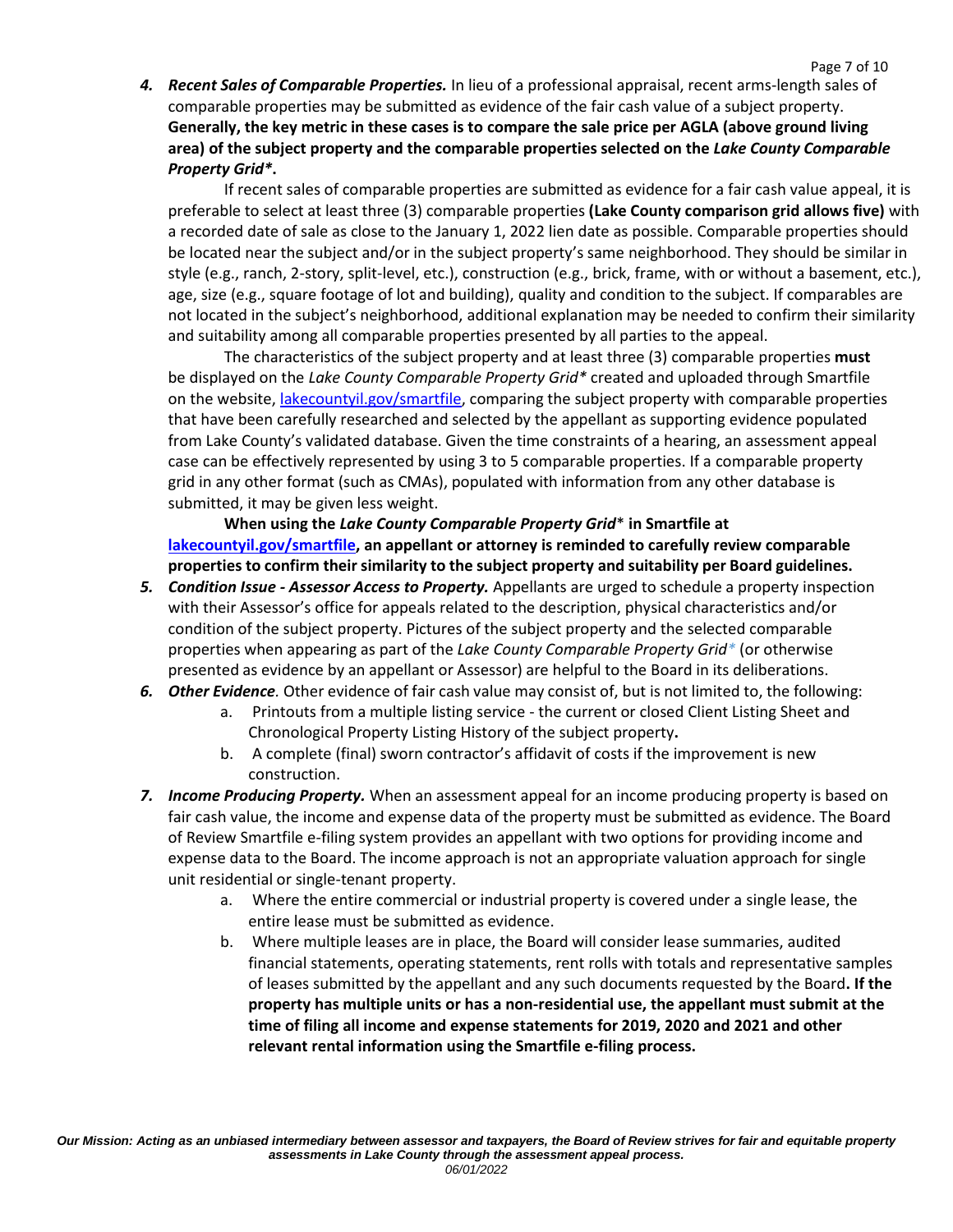**c. Appeals of Commercial and Industrial Property Assessments Based on Vacancy.** Because generally assessors may not reassess property in a non-quad year, any challenge to the assessment of a commercial or industrial property based on vacancy must be predicated on the filing of an appeal and supported by documentation satisfactory to the Board, including the completion of the vacancy rate affidavit. The Board requires that the appellant submit an affidavit of occupancy with the appeal form, indicating the vacancy for the calendar year 2021 and first six months of 2022 (see Board of Review forms at [boardofreview.lakecountyil.gov](https://www.lakecountyil.gov/157/Board-of-Review) ) and corresponding rent roll, along with evidence of marketing the property.

**d. Commercial Property Comparison Form/Income and Expense Forms.** The Board of Review has supplied a comparison grid for commercial and industrial properties. The Board also has income and expense forms available within the online Smartfile portal. These forms should be completed for the subject property and used by the township assessor's office in submitting evidence to the Board of Review. The supporting information (e.g. CoStar sheets or MLS Data Sheets) that is compiled on the Board's comparison grid should be provided as well in the e-filing case submission. **Evidence uploaded as an** *Attachment* **under the Commercial or Industrial category does not appear on the Public Access website.**

# *D. Appeals Based on Equity (also known as Uniformity).*

*1. Definition.* Real property assessments shall be valued uniformly as the General Assembly provides by law (Art.9, Sec. 4, Illinois Constitution of 1970).

An assessment which lacks uniformity is one that is valued at a higher level of assessment than assessments of comparable properties based on values assigned to certain features of a property rather than relying on an estimate of total value for a subject property relative to comparable property sales (the fair cash value or market approach).

When unequal treatment in the application of uniform assessment practices is the basis of the appeal, the lack of uniformity must be proven by the appellant with clear and convincing evidence that the subject property's *assessed price per square foot* (for either the building or land) is appreciably higher than most other comparable properties after accounting for notable similarities and differences in the assigned value for specific features being assessed.

Since the principle of uniformity relies on property group classifications most often defined by common building and land characteristics in a designated geographic locale which help distinguish a given neighborhood for assessment purposes, the selection of suitable comparable properties in the same neighborhood or area of a township is of critical importance to help meet the standard for presenting clear and convincing evidence as the dynamics for uniformity vary widely from neighborhood to neighborhood. For example, uniformity in a neighborhood of two-story homes can be significantly different from that found in another nearby neighborhood of two-story homes due to age of construction, material costs and quality, etc. In addition, it may take more than three (3) comparable properties to prove unequal treatment.

- *2. Burden of Proof.* When unequal treatment in the assessment process is the basis of an appeal, inequity must be proven by clear and convincing evidence. (Note: Courts in Illinois have found that mathematical exactitude is not an absolute requirement in estimating property assessments.)
- *3. Evidence Considered.* It is preferable to select at least three (3) comparable properties **(Lake County comparison grid allows five)**. Comparable properties should be located near the subject property in the same assessment neighborhood (labeled under the "Neighborhood Number" field line on the *Lake County Comparable Property Grid\*)*.

They should be similar in style (e.g., ranch, 2-story, split-level, etc.), construction (e.g., brick, frame, with or without a basement, etc.), age, size (e.g., square footage of above ground living area), quality and condition to the subject. If comparables are not located in the subject's neighborhood, additional explanation may be needed to confirm their similarity.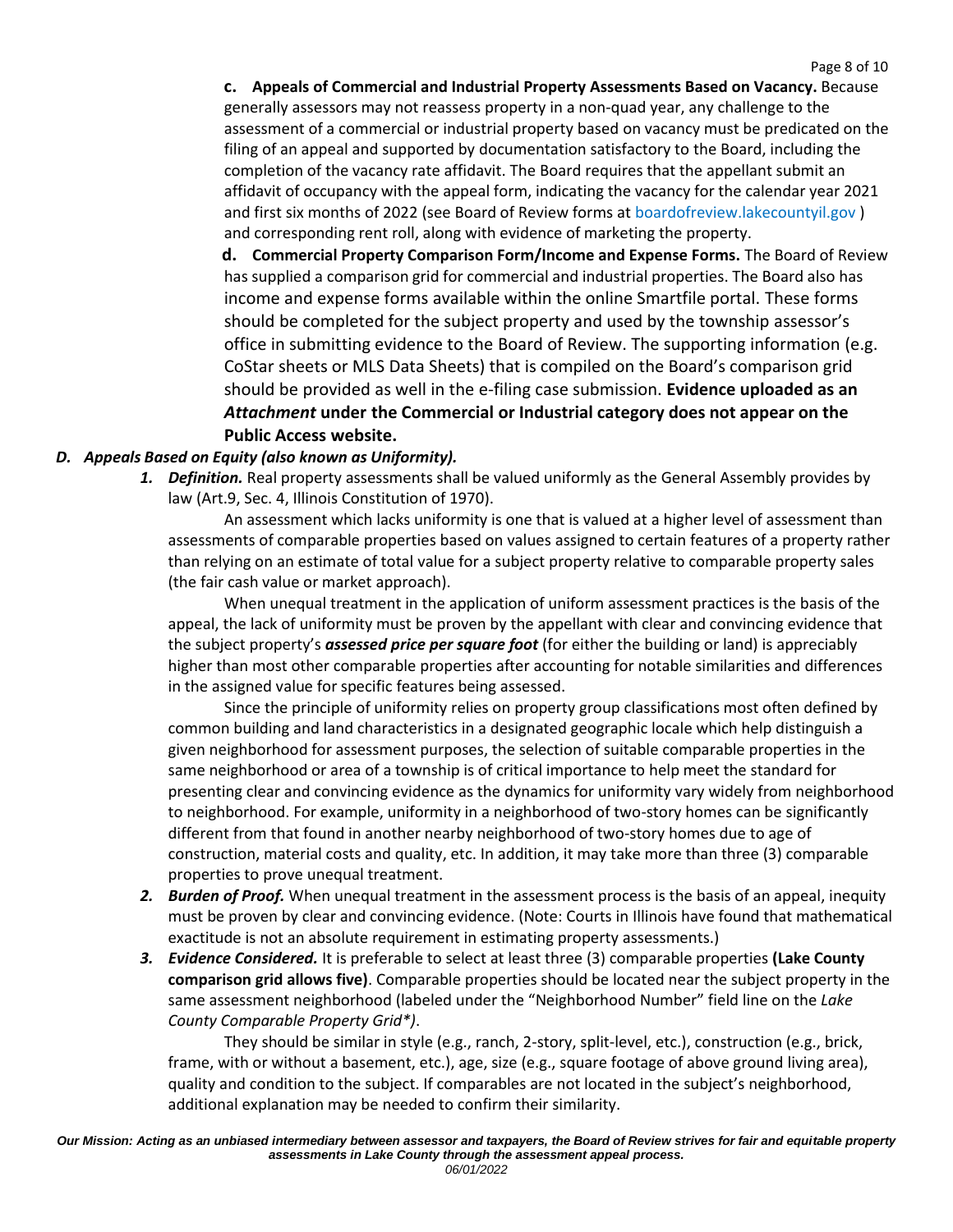**Generally, the key metric in these cases focuses on the building value per AGLA (above ground living area) or the land price per land sizeof the assessed value on the** *Lake County Comparable Property Grid\****.**

Characteristics of the subject property and at least three (3) comparable properties **(Lake County comparison grid allows five) must** be displayed on the *Lake County Comparable Property Grid\** created and uploaded through Smartfile on the website [lakecountyil.gov/smartfile, t](https://www.lakecountyil.gov/smartfile)hus, comparing the subject property with comparable properties that have been carefully researched and selected by the appellant as supporting evidence populated from Lake County's validated database. Given the time constraints of a hearing, an assessment appeal case can be effectively represented by using 3 to 5 comparable properties. If a comparable property grid in any other format (such as CMAs), populated with information from any other database is submitted, it may be given less weight.

**When using the** *Lake County Comparable Property Grid\** **in Smartfile, at [lakecountyil.gov/smartfile, a](https://www.lakecountyil.gov/smartfile)n appellant or attorney is reminded to review comparable properties to confirm their similarity and suitability among all comps presented by all parties to the appeal.** (Note: Vacant land parcels may or may not be treated as a distinct "neighborhood" classification for uniform assessment purposes within a township. Consult with the Township Assessor for any questions as to land value determinations and practices.) Pictures of the subject property and the selected comparable properties when appearing as part of the *Lake County Comparable Property Grid\** (or otherwise presented as evidence by an appellant or Assessor) are helpful to the Board in its deliberations.

#### *E. Appeals Based upon Matters of Law.*

- *1. Definition.* Matters of law include such factors as carrying forward prior year residential appeal results, preferential assessments, and farmland valuation.
- *2. Evidence.* Appeals alleging an incorrect application of law must include a brief, citing the law in question, as well as copies of any legal opinions and/or judicial rulings regarding the law in question.
- *3.* **Tax Year 2022 is not a general assessment year for Lake County. Assessed values from 2019 are generally carried forward through 2022. A revision and correction to an individual assessment can be made by an assessor if the 2019 quadrennial assessment was incorrect or to reflect changes made to the property and/or by equalization as deemed necessary (35 ILCS 200/9-75).**

# **V. Assessor's Requests of the Board of Review**

- *A. Certificate of Error.* A Certificate of Error corrects an "error in fact," affirmed by the appropriate Assessor's office. The deadline for filing certificates of error with the Clerk of the Board is October 31, 2022.
- *B. Assessor Correction Requests (BRs)***.** Assessors' requests for assessment valuation reductions are due the last day of hearings for a given township. An Assessor correction can often result in an assessment appeal case being resolved without the need for a hearing.
- *C. Instant Assessments.* Instant assessments typically are applied to new improvements. The filing deadline for instant assessments or any increases in assessed value is October 03, 2022, for the 2022 property tax year. Notice is sent to the property owner when an instant assessment is applied. A property owner so notified has the right to appeal the assessment within ten (10) calendar days of the date posted on the notice by contacting the Board Office by mail or phone. The rules and procedures set forth above apply to the instant assessment hearing, except that evidence is not required at the time of application.
- *D. Omitted Property.* When a property is omitted from the property tax roll, the Board has the authority to place an assessment on the property (35 ILCS 200/9-160, *et seq.*). If the Board initiates proceedings to place omitted property on the tax roll, the Board gives written notice to the concerned parties at least ten (10) days prior, advising them of the Board's proposed action. The deadline for adding omitted property is October 03, 2022 for the 2022 property tax year and for up to three (3) prior tax years if warranted.